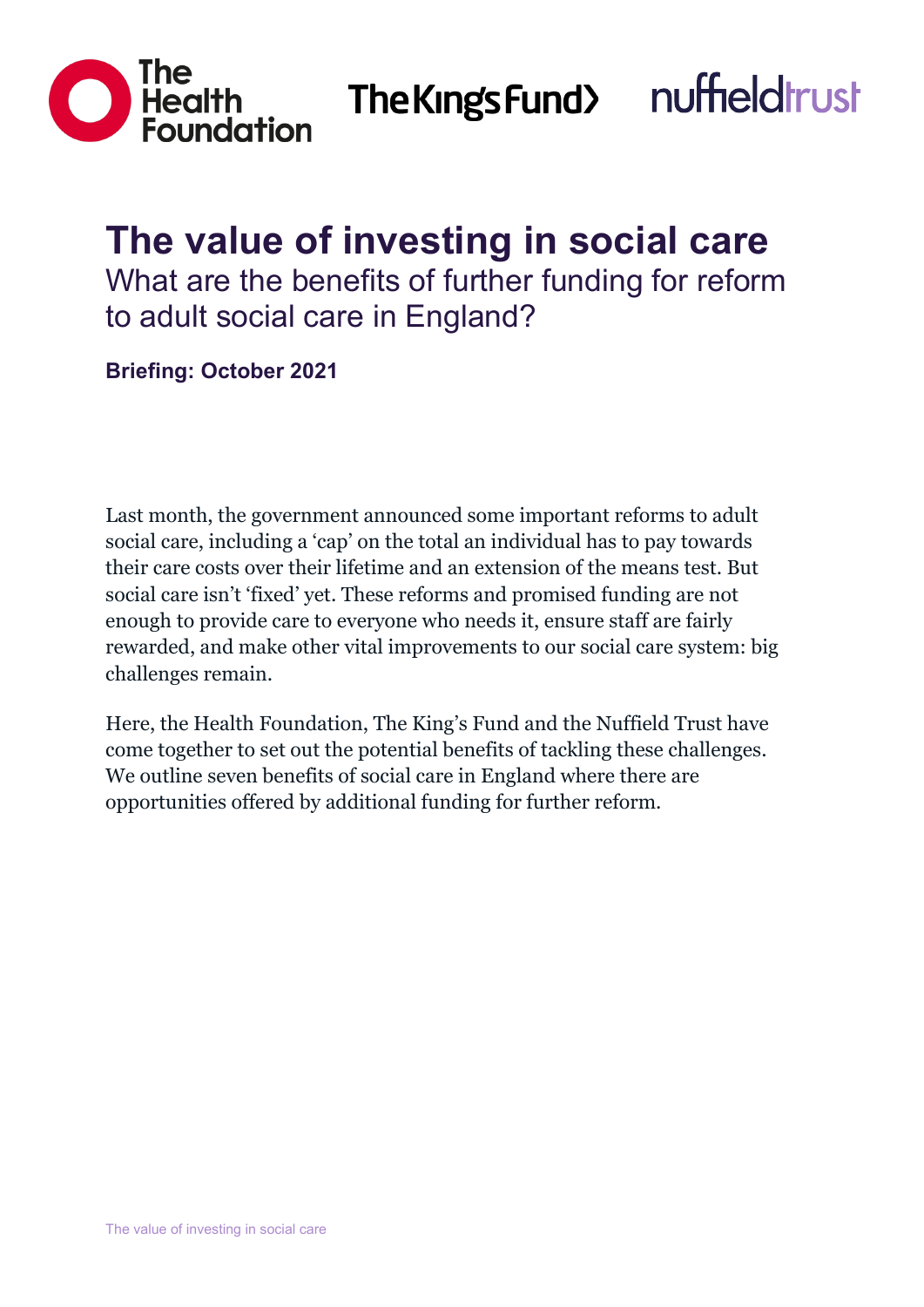#### **1. Social care can enable people to live independent and fulfilling lives, but too few people have access to it**

Many equate social care with a narrow set of personal care services for older people: helping someone to get dressed, washed, to the toilet, out of bed, and fed. These are vital, but are just some of the array of forms of support that fall under the umbrella of adult social care.

Social care supports adults of all ages with a range of disabilities or conditions – from dementia and frailty to physical and learning disability, mental illness and acquired brain injury. People may use social care on an ongoing basis, or for a short period (after a hospital stay, for example). Good social care support should help people to lead as independent and fulfilling lives as possible, whether they live in a care home, supported housing or their own home. It could, for instance, be support for a disabled person to live at home, meet up with friends, or stay in work. [Around 840,000](https://www.kingsfund.org.uk/publications/social-care-360/access#users) people received publicly funded long-term care in 2019/20, and there are an [estimated 168,000 s](https://www.gov.uk/government/publications/care-homes-market-study-summary-of-final-report/care-homes-market-study-summary-of-final-report)elf-funders in care homes alone. A third of people supported by local authorities are [younger adults \(aged 18–64\).](https://www.health.org.uk/publications/reports/social-care-for-adults-aged-18-64)

But while 120,000 new requests for support were made between 2015/16 and 2019/20, the total number of people actually *receiving* publicly funded long-term care over that period [fell](https://www.kingsfund.org.uk/publications/social-care-360)  [by 3,000.](https://www.kingsfund.org.uk/publications/social-care-360) Councils have not had enough funding to keep pace with growing demand. This suggests that more people are not getting the care they need, are relying on family or friends, or are going without entirely.

And while there has been a slight increase in the number of people [accessing short-term](https://www.kingsfund.org.uk/publications/social-care-360/access#users)  [support](https://www.kingsfund.org.uk/publications/social-care-360/access#users) that can prolong people's ability to live at home and remove or reduce the need for care, it is likely that far fewer people are getting this type of support than could benefit. In 2012, it was identified that capacity for intermediate care [would need to double](https://s3.eu-west-2.amazonaws.com/nhsbn-static/NAIC+(Providers)/2017/NAIC+England+Summary+Report+-+upload+2.pdf) to meet demand, but there is no evidence to suggest that this has happened.

Improving access to publicly funded social care through investment and additional reform would help **prevent more frail older people from deteriorating** and help them **maintain their independence**. It would also support more disabled people to improve their wellbeing and **live the lives they want to lead**.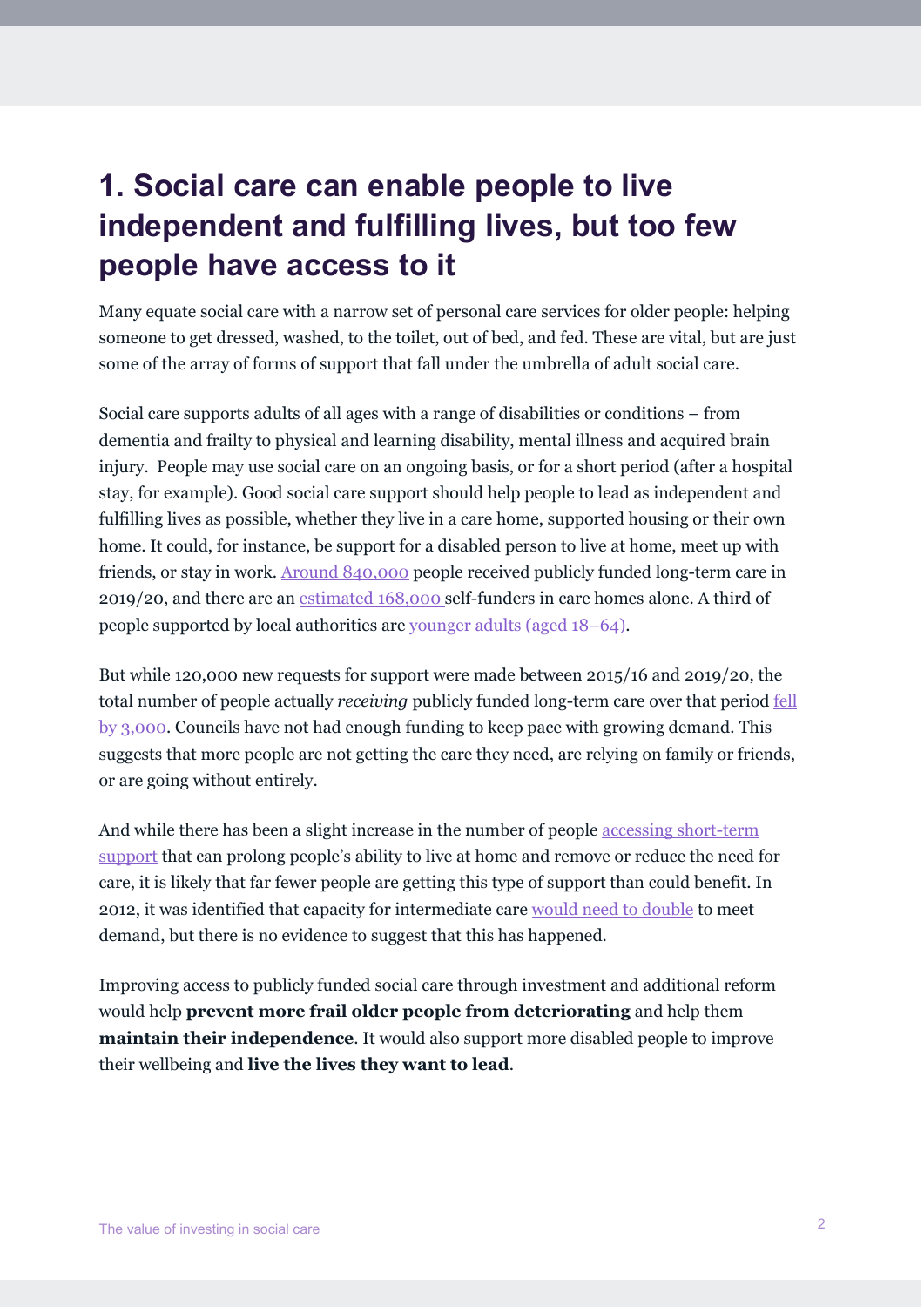# **2. Social care plays a significant role in local economies, but the sector urgently needs stability and the market needs further reform**

The increased wellbeing that the social care sector generates, for both publicly funded and self-funded individuals, is created by more than [14,000](https://eur02.safelinks.protection.outlook.com/?url=https%3A%2F%2Fwww.nuffieldtrust.org.uk%2Ffiles%2F2021-04%2Fnuffield-trust-social-care-provider-market-web1.pdf&data=04%7C01%7Cs.bottery%40kingsfund.org.uk%7C79610c7f3a7144a345f408d988d30653%7C5953124468854e4b9d6e4ec1f9e9ce29%7C1%7C0%7C637691262783897344%7CUnknown%7CTWFpbGZsb3d8eyJWIjoiMC4wLjAwMDAiLCJQIjoiV2luMzIiLCJBTiI6Ik1haWwiLCJXVCI6Mn0%3D%7C3000&sdata=%2Bll8IpTCqqe91Zbo1W9GTjlsbkSBFzn%2BxJb17UTopyQ%3D&reserved=0) different (mostly private sector) organisations. There are more than [450,000 beds](https://www.statista.com/statistics/827861/number-of-beds-in-nursing-and-residential-homes-england/) in residential care (nursing and care homes); that's more than three times the number of [hospital beds in England.](https://www.kingsfund.org.uk/publications/nhs-hospital-bed-numbers) And local authorities alone fund [over 100 million hours o](https://www.homecareassociation.org.uk/resource/market-overview-2021.html)f home care a year.

The scale of social care means services are vital to their local economies and offer a diverse range of employment opportunities. The sector employs [1.54 million staff](https://www.skillsforcare.org.uk/adult-social-care-workforce-data/Workforce-intelligence/documents/State-of-the-adult-social-care-sector/The-State-of-the-Adult-Social-Care-Sector-and-Workforce-2021.pdf) in 1.19 million FTE jobs to care and support people – around the same number who work in the NHS. It is estimated that the sector also indirectly creates [a further 600,000](https://www.skillsforcare.org.uk/About/Skills-for-Care-and-Development/The-economic-value-of-the-adult-social-care-sector-UK.aspx) jobs.

A decade of cuts to social care funding (particularly [affecting the most deprived](https://ifs.org.uk/publications/13066) areas), rising costs, and the pandemic have affected the financial viability of many care providers. Increasing proportions of local authority leaders report care homes and home care providers [closing,](https://www.adass.org.uk/media/8305/adass-autumn-survey-report-2020_final-website.pdf) ceasing trading, or handing back contracts. As a result of cuts to their budgets, local authorities often pay care providers fees that are at, or below, what it costs them to deliver the care. To remain viable, providers typically [charge self-funders more](https://www.health.org.uk/publications/long-reads/what-should-be-done-to-fix-the-crisis-in-social-care) for their care than those receiving publicly funded services.

The [Competition and Markets Authority](https://www.gov.uk/cma-cases/care-homes-market-study) identified a range of issues with the care home market and there are [continuing questions](https://www.kingsfund.org.uk/blog/2021/02/why-market-matters-adult-social-care) about whether the range and type of services that the market provides effectively meet the principles of personalisation and wellbeing at the heart of the [Care Act 2014.](https://www.legislation.gov.uk/ukpga/2014/23/enacted)

A well-funded and effective care market could address these failings and could strengthen communities by creating more jobs in care and related sectors. Increased spending and reform to the way local authorities commission care would **make social care more financially sustainable**. The government's recent **proposals** to encourage councils to pay fair fees and to enable self-funders to access council rates has the potential to **balance costs more evenly** between local authorities and self-funders. But they **must be fully funded and carefully implemented** to ensure the care market is not destabilised.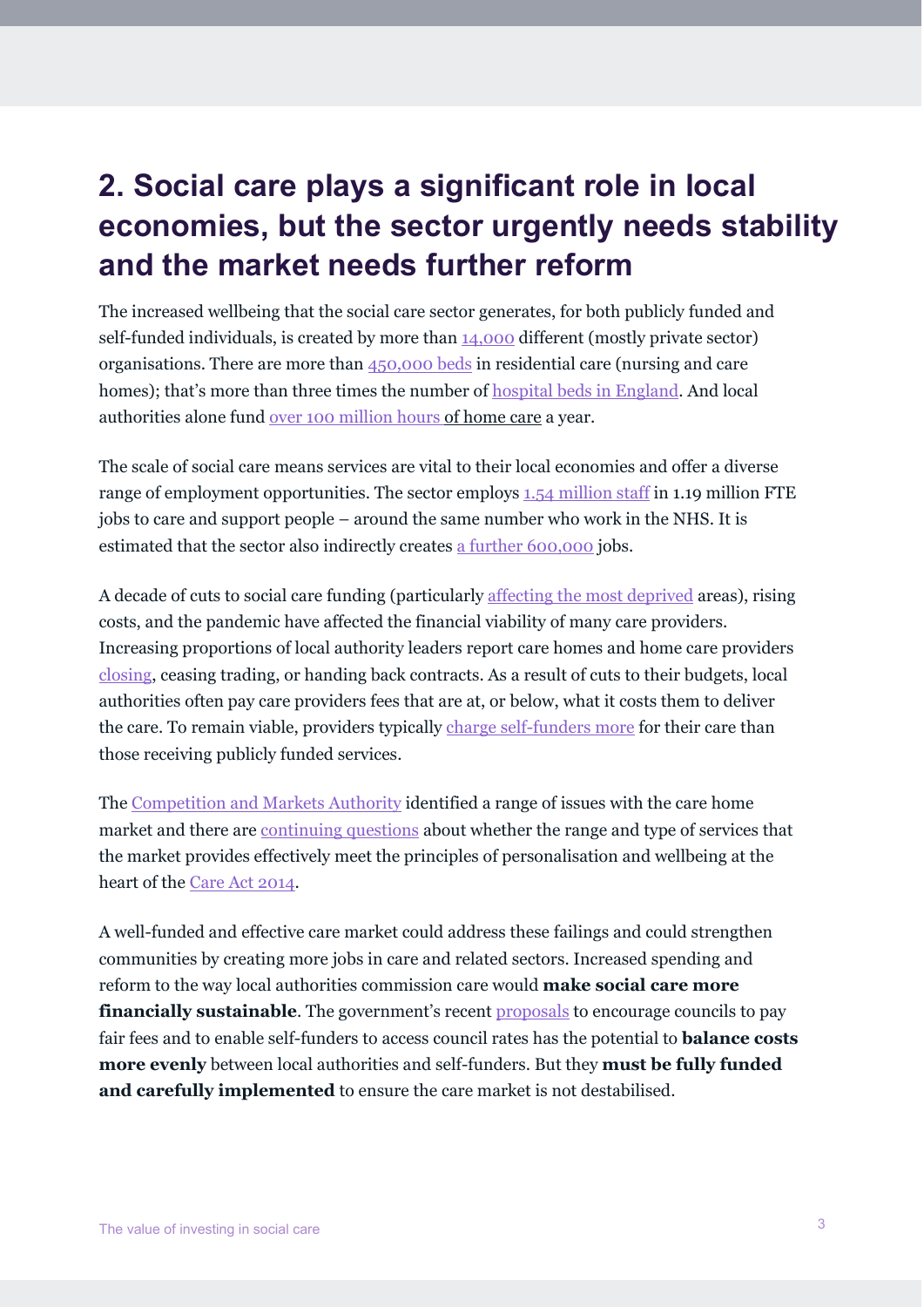# **3. Social care provides skilled and fulfilling work for a large number of people, but they are currently not properly rewarded or developed**

A breadth of skills and experience is needed to deliver high-quality care. [Care workers](https://www.thinklocalactpersonal.org.uk/Browse/Informationandadvice/CareandSupportJargonBuster/#Care%20worker) make up most of the social care workforce but it incorporates a variety of other roles too, including registered nurses, [registered managers,](https://www.thinklocalactpersonal.org.uk/Browse/Informationandadvice/CareandSupportJargonBuster/#Registered%20manager) social workers, and housing and employment support officers.

Care workers increasingly undertake complex activities, including [installing catheters and](https://kar.kent.ac.uk/77269/1/Professionalisation_at_Work_0309.pdf)  [giving insulin.](https://kar.kent.ac.uk/77269/1/Professionalisation_at_Work_0309.pdf) During the pandemic, many have stepped up to take on additional duties usually held by other professions – such as [dressing wounds,](https://www.norfolk.gov.uk/-/media/norfolk/downloads/business/supplying-ncc/care-providers/guidance-for-delegated-tasks.pdf?la=en) using digital technology to [enable remote healthcare,](https://www.skillsforcare.org.uk/Documents/Learning-and-development/Ongoing-learning-and-development/End-of-life-care/VOED-supporting-guidance.pdf) and providing verification of deaths.

Currently, though, the skills of the social care workforce are not adequately recognised or rewarded. Only half of staff directly providing care have a [social care qualification.](https://www.skillsforcare.org.uk/adult-social-care-workforce-data/Workforce-intelligence/documents/State-of-the-adult-social-care-sector/The-State-of-the-Adult-Social-Care-Sector-and-Workforce-2021.pdf) And progression may not be deemed worth it – there are only [small differences](https://www.skillsforcare.org.uk/adult-social-care-workforce-data/Workforce-intelligence/documents/State-of-the-adult-social-care-sector/The-State-of-the-Adult-Social-Care-Sector-and-Workforce-2021.pdf) in pay between care workers and senior care workers. Pay and employment conditions in social care are unacceptably poor. For example, the mean annual pay for care workers in the independent sector is [£17,900 per year;](https://www.skillsforcare.org.uk/adult-social-care-workforce-data/Workforce-intelligence/documents/State-of-the-adult-social-care-sector/The-State-of-the-Adult-Social-Care-Sector-and-Workforce-2021.pdf) zero-hours contracts are prevalent; and sick pay is not guaranteed (above the legal requirement). Pay and conditions have also [affected support](https://www.health.org.uk/news-and-comment/blogs/mind-the-gaps-adult-social-care-workforce-policy-during-the-pandemic) for the workforce during the pandemic. Unsurprisingly, [staff vacancy and turnover rates](https://www.skillsforcare.org.uk/adult-social-care-workforce-data/Workforce-intelligence/documents/State-of-the-adult-social-care-sector/The-State-of-the-Adult-Social-Care-Sector-and-Workforce-2021.pdf) are exceptionally high.

Funding and reform to improve salaries, employment conditions, and training and progression opportunities would **help attract and retain more social care staff** with the **skills and confidence** to provide good care.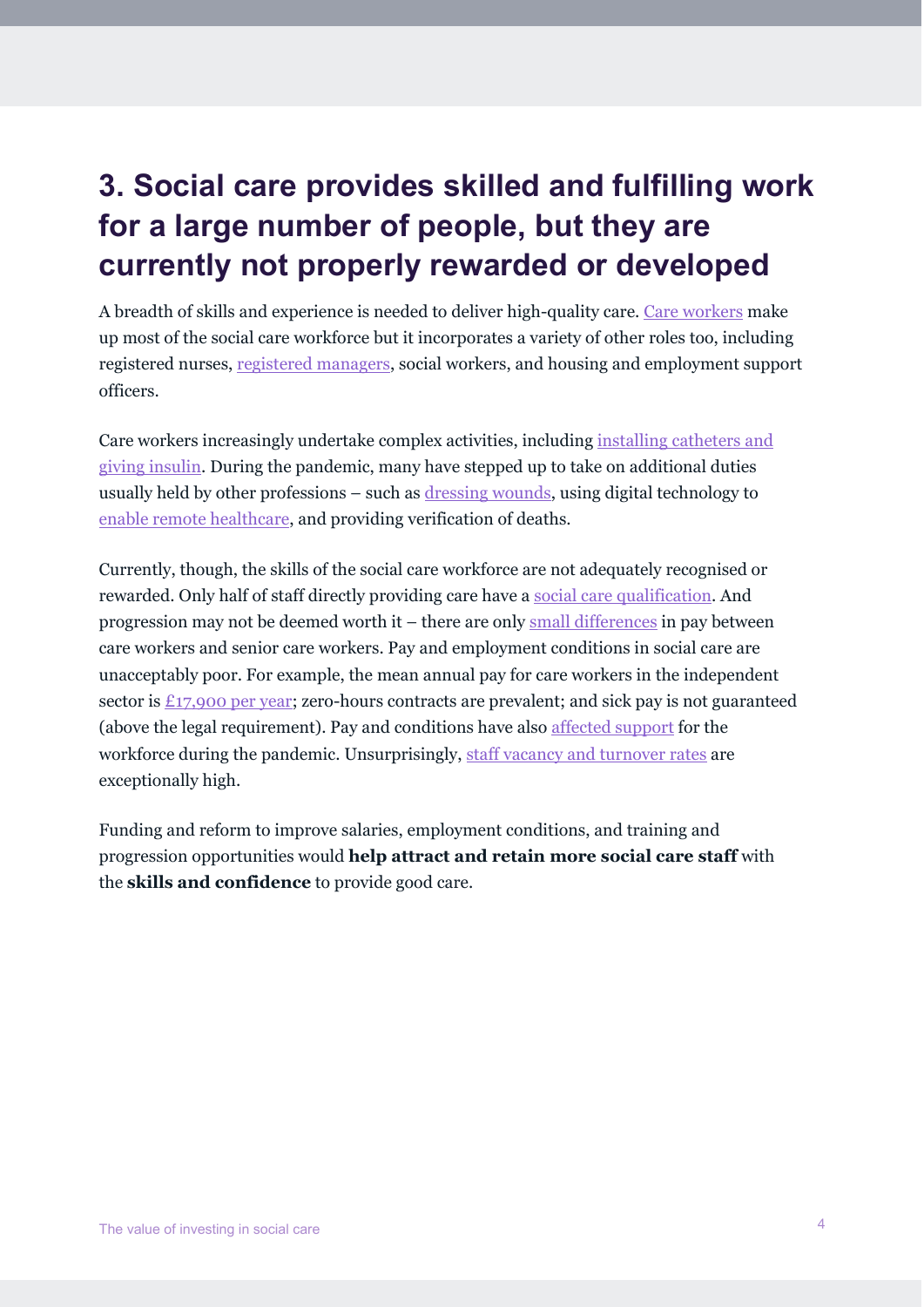## **4. Social care supports millions of family carers to improve the quality of their lives, but many still don't have the help they need**

Most social care is informal and unpaid, provided by the family and friends of people with care needs. There were [5.8 million](https://www.ons.gov.uk/peoplepopulationandcommunity/healthandsocialcare/healthcaresystem/articles/2011censusanalysisunpaidcareinenglandandwales2011andcomparisonwith2001/2013-02-15) unpaid carers recorded at the last census, and that figure is [likely](https://www.carersuk.org/news-and-campaigns/press-releases/facts-and-figures) to have increased since. It is estimated that more than [half of us](https://www.carersuk.org/images/News__campaigns/CarersRightsDay_Nov19_FINAL.pdf%20)) will become carers at some point in our lifetime. Compared to other [OECD](https://www.oecd-ilibrary.org/sites/a80d9f62-en/index.html?itemId=/content/component/a80d9f62-en) countries, the UK has a high level of informal care.

Unpaid carers provide an estimated  $£59.5$ bn worth of care a year – equal to four million paid social care staff working median weekly hours. Many carers are also in paid employment. For example, one third o[f NHS staff](https://www.carersuk.org/news-and-campaigns/press-releases/one-in-three-nhs-employees-juggle-job-with-caring-unpaid-for-a-loved-one#:%7E:text=Member%20login-,One%20in%20three%20NHS%20England%20employees%20juggle%20job,unpaid%20for%20a%20loved%20one&text=A%20ground%2Dbreaking%20question%20in,with%20over%201.2https://www.carersuk.org/news-and-campaigns/press-releases/one-in-three-nhs-employees-juggle-job-with-caring-unpaid-for-a-loved-one#:%7E:text=Member%20login-,One%20in%20three%20NHS%20England%20employees%20juggle%20job,unpaid%20for%20a%20loved%20one&text=A%20ground%2Dbreaking%20question%20in,with%20over%201.2%20million%20staff.20million%20staff.) are carers. Publicly funded social care may be provided alongside unpaid care, helping people balance caring responsibilities with paid work. And social care supports carers directly – with grants, services and advice – to prevent caring from causing or worsening financial difficulties, or physical and mental health problems.

But the number of carers accessing support has decreased by [35% in recent years.](https://www.healthwatch.co.uk/sites/healthwatch.co.uk/files/20181001_being_a_carer_0.pdf) Social care leaders report that more and more people are [seeking support](https://www.adass.org.uk/media/8714/adass-activity-survey-2021-cpdf.pdf) because of carer breakdown, sickness, or lack of availability. Inadequate support affects carers' health: among those providing more than 50 hours a week of unpaid care, it comes at a cost that is equivalent to [18 fewer days](https://www.ncbi.nlm.nih.gov/pmc/articles/PMC4446949/pdf/12875_2015_Article_277.pdf) a year in full health. Reduced access to support for carers particularly affects women, who provide most [unpaid care.](https://www.health.org.uk/publications/reports/social-care-for-adults-aged-18-64)

Increased investment could help local authorities **support more unpaid carers**, enabling them to live **healthy, rewarding lives,** to **balance caring with other responsibilities** and to **access much-needed breaks**.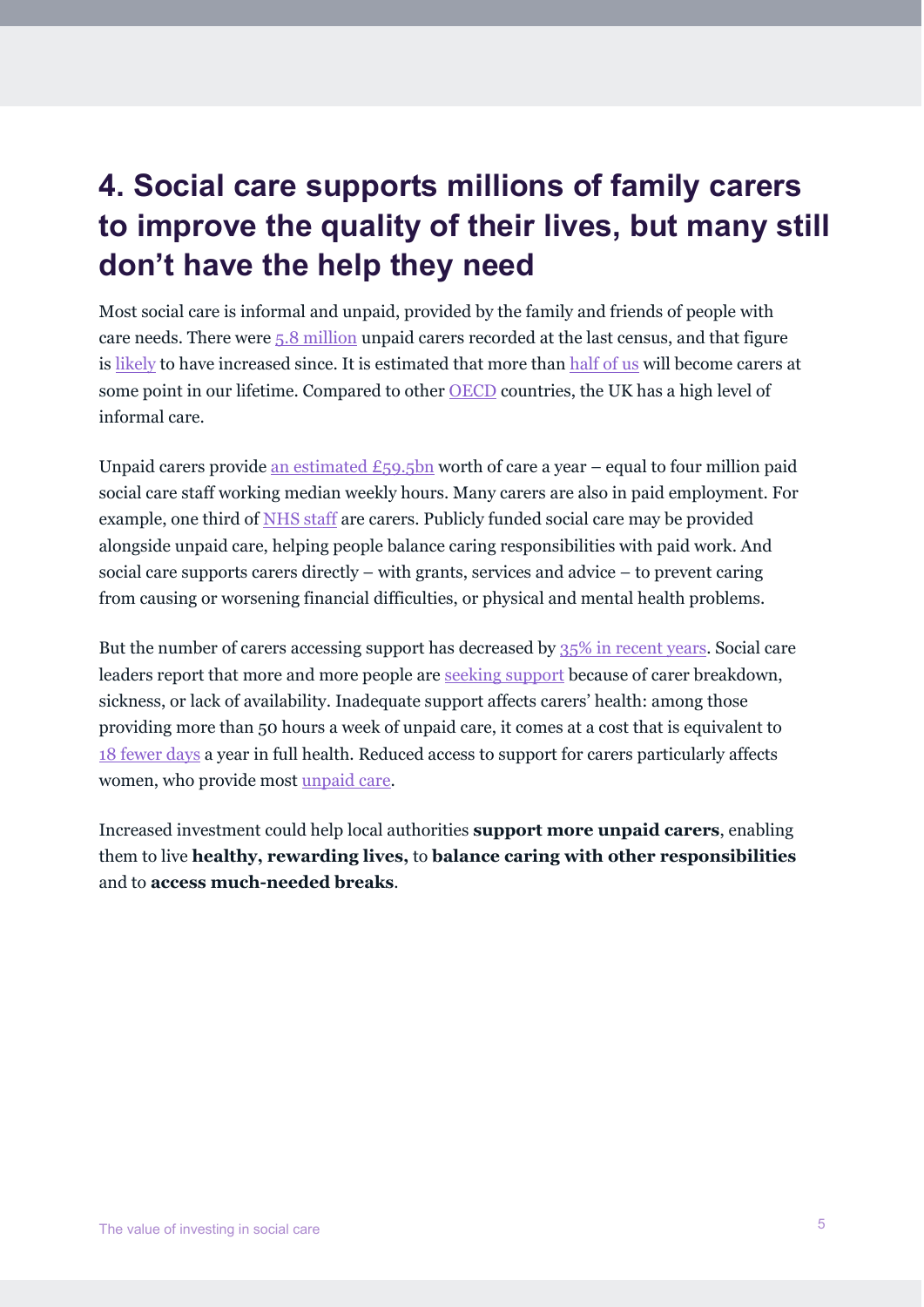# **5. Social care is often rated well by regulators and people accessing care, but there are still too many poor-quality services**

People are often cared for well. According to the social care sector's regulator, many providers have maintained and even improved the quality of their services in recent years. The Care Quality Commission (CQC) rated [84% of services](https://www.kingsfund.org.uk/publications/social-care-360/quality) 'good' or 'outstanding' in 2020 compared to 68% in 2016. The number of 'outstanding' services has increased more than tenfold.

Most people using publicly funded social care rate their care services quite highly: 64% of care users say they are [extremely or very satisfied](https://digital.nhs.uk/data-and-information/publications/statistical/adult-social-care-activity-and-finance-report) with their care (and 25% are quite satisfied). [A majority](https://www.health.org.uk/publications/reports/social-care-for-adults-aged-18-64) also find it easy to find information about services, and say services help the way they spend time and help them have social contact. People's opinions about the quality of their care do not change much year to year.

But some care services remain consistently poor quality or are getting worse. Some [512 care](https://www.cqc.org.uk/sites/default/files/20201016_stateofcare1920_fullreport.pdf)  [homes](https://www.cqc.org.uk/sites/default/files/20201016_stateofcare1920_fullreport.pdf) have never been rated better than 'requires improvement' by the CQC. While these are a minority (3%) of care homes, they provide nearly 23,000 beds. And people's ratings of their care appear to [vary depending on their care needs.](https://www.health.org.uk/publications/reports/social-care-for-adults-aged-18-64) The [CQC](https://www.cqc.org.uk/sites/default/files/20191015b_stateofcare1819_fullreport.pdf) has called attention to the declining quality of care for people who need mental health, learning disability and autism services in particular. In some cases, quality of care is still unacceptably poor and instances of [abuse and neglect](https://www.nuffieldtrust.org.uk/news-item/yet-another-case-of-history-repeating) remain.

The high quality of many social care services despite current funding pressures demonstrates that, given the right resources, the sector is **well placed to address the variability** in quality and provide **better care for people**.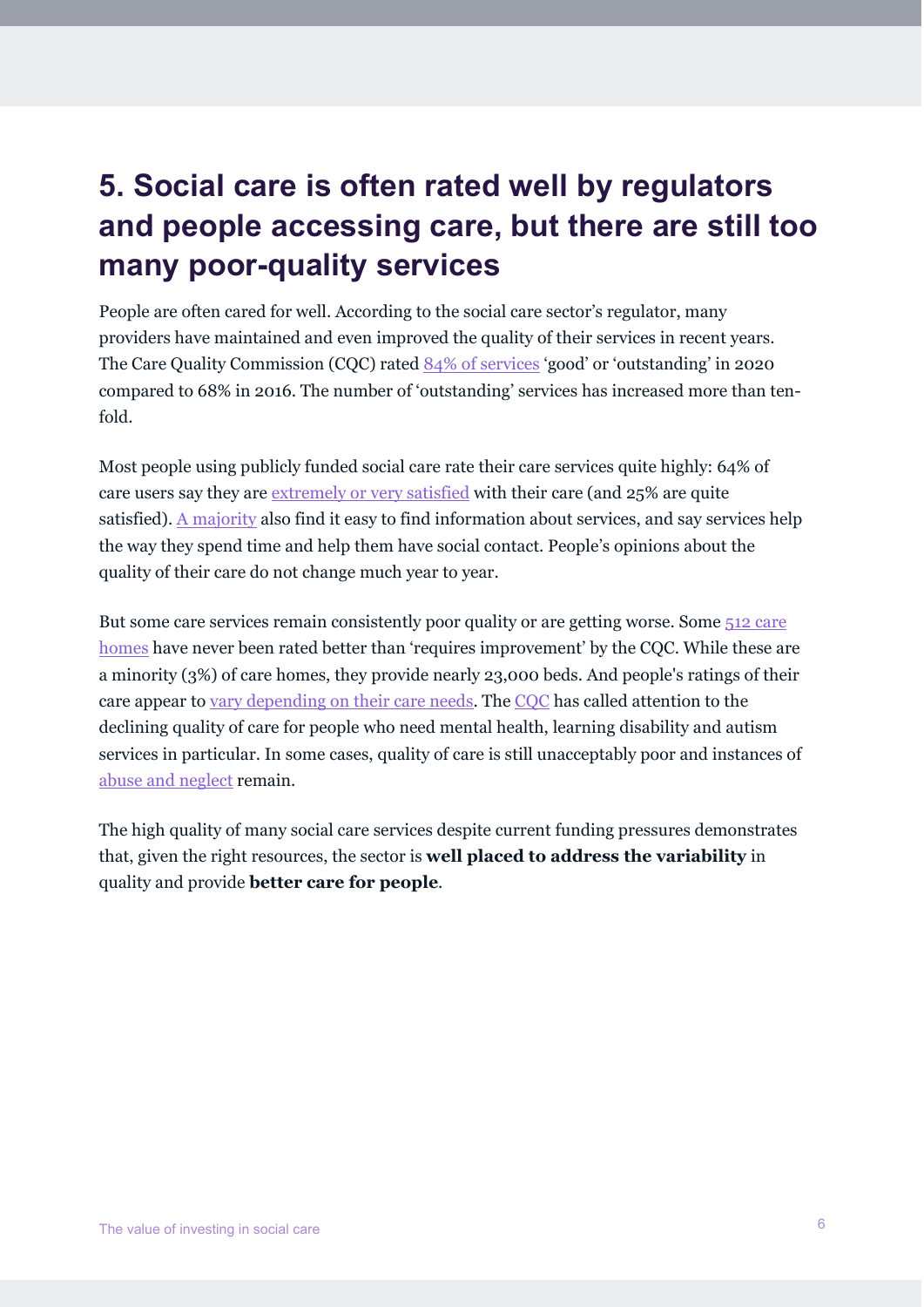# **6. Social care has developed improved approaches to care through innovation and technology, but funding pressures are limiting their spread**

There are many innovative approaches to care that have the potential to help people lead independent and fulfilling lives. For example, [Wellbeing Teams](https://www.thinklocalactpersonal.org.uk/_assets/Resources/BCC/6innovationsinsocialcare-1.pdf) has created small, selfmanaged teams which offer more person-led care to enable people to live at home, providing an alternative to residential care. [Technology](https://digital.nhs.uk/services/social-care-programme) is also playing an increasing part in helping social care providers and staff provide people with high-quality care: improving assessment for home adaptations through [smartphones](https://www.local.gov.uk/case-studies/improving-assessment-home-adaptions-using-smartphones) and [remote health monitoring](https://www.nuffieldtrust.org.uk/research/10-practical-lessons-for-implementing-digital-innovations-learning-from-the-care-city-test-bed) are just two examples. Direct Payments – which provide people with a budget that can be used to choose some of these more innovative services – can give people [more control](https://www.pssru.ac.uk/pub/dprla.pdf) over their lives.

Innovative and creative care that is aligned with people's needs and ambitions can have clear benefits. A [growing number of initiatives](https://www.birmingham.ac.uk/Documents/college-social-sciences/social-policy/BRACE/innovations-in-adult-social-care-and-social-work-report.pdf) are showing potential at a small scale for positive impacts on physical and mental health and wellbeing. Community-led services often receive [very high-quality ratings.](https://www.cqc.org.uk/sites/default/files/20191015b_stateofcare1819_fullreport.pdf) And there is evidence that these models can be cost-effective – for instance, a [Shared Lives](https://sharedlivesplus.org.uk/news-campaigns-and-jobs/growing-shared-lives/the-difference-shared-lives-make/) carer can [save £26,000](https://www.socialfinance.org.uk/sites/default/files/publications/sf_shared_lives_final.pdf) per person per year for those with learning disabilities. However, most innovations to date are small scale and there is a need for robust [evaluations](https://link.springer.com/epdf/10.1186/s12961-021-00693-2?sharing_token=hsYOdBYBq1UlCG2K1jdT_G_BpE1tBhCbnbw3BuzI2RPVhyKYt3Q92zwT77cVCF7dCopbybXmMqNl7YQ9c3y0D-iGCRKeY-7ApId4kKn0P3bedxxFmrx376trtpq8yU-OzJmcxwrj4DExT3S8nxJRKhv9olO9y69Apl3YhMpziOQ%3D) to produce evidence around how they can be implemented more widely. The Health Foundation and the Economic and Social Research Council have recently invested  $£15m$  in a body to provide practical support to implement evidence about what works in social care.

Despite these advances in care services and technology, though, funding pressures risk limiting the development and spread of innovative and creative approaches to care and support. Cash-strapped councils are often [pushed to commission care](https://www.nuffieldtrust.org.uk/research/fractured-and-forgotten-the-social-care-provider-market-in-england) by the minute – with no space for people's voices or choices. The number of [people using Direct Payments](https://www.kingsfund.org.uk/sites/default/files/2021-05/social-care-360-2021_0.pdf) is falling, despite requests rising.

More investment in staffing and resources is needed to **spread innovation** and ensure people who use services **benefit from more personalised approaches** to care.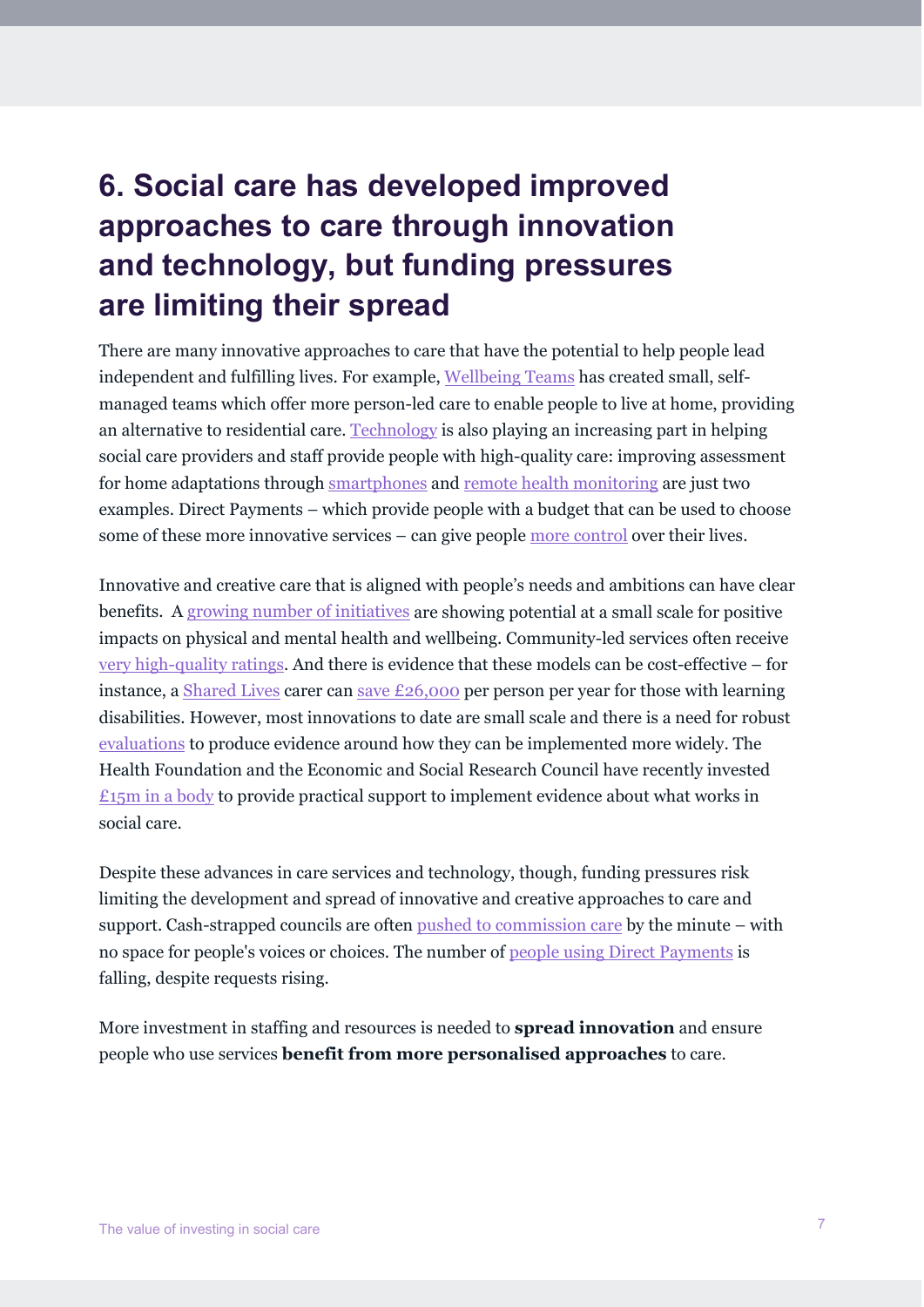## **7. Social care is a vital support to other public services like the NHS, but it must be properly funded for those services to fully benefit**

Publicly funded social care is vital in its own right. But it is also an important part of our wider system of public services, working alongside health, housing, welfare, and more. For example, younger adults accessing social care [may also receive](https://www.health.org.uk/publications/reports/social-care-for-adults-aged-18-64) a personal independence payment (PIP), a state benefit for adults below state pension age with long-term health conditions and disabilities.

There is a strong relationship between the NHS and social care. It is important that social care is not seen simply as an adjunct to the NHS as it has value in its own right. But, where the NHS and social care work well together, there is potential to keep people well and reduce demand on secondary health services. Evidence of the impact of changes in social care spending on health care use is [mixed,](https://bmjopen.bmj.com/content/9/4/e024577.full) but there is evidence that greater availability of nursing and residential care is associated with fewer [hospital admissions](https://onlinelibrary.wiley.com/doi/pdf/10.1111/hsc.12798) and [readmissions, fewer](https://eprints.ncl.ac.uk/file_store/production/250485/54D5774B-5EF5-4122-B9B6-6544E3D46C8A.pdf)  [delayed discharges, reduced length of stay, and reduced expenditure on secondary health](https://eprints.ncl.ac.uk/file_store/production/250485/54D5774B-5EF5-4122-B9B6-6544E3D46C8A.pdf)  [care services.](https://eprints.ncl.ac.uk/file_store/production/250485/54D5774B-5EF5-4122-B9B6-6544E3D46C8A.pdf) There is also evidence that interventions like re-ablement [have the potential](https://www.scie.org.uk/publications/guides/guide49/research.asp) to prolong people's ability to live at home and reduce or even remove the need for care.

But delayed discharges from hospital caused by social care [increased by 84%](https://www.nuffieldtrust.org.uk/public/resource/what-s-behind-delayed-transfers-of-care) between 2010 and 2017. The reasons for slow or delayed discharge from hospital can be many and complex. But without a good supply of well-staffed social care (including care homes, home care, supported living, and other services), people cannot easily be discharged from hospital in a timely way. Long stays in hospital can damage people's confidence to live independently as well as their health – risking particularly rapid deterioration among older people who quickly lose muscle tone.

Social care must be properly funded to **enable efforts to join up health and care services**, including through the current legislation on integrated care systems (ICSs). It is essential that social care representatives are **equal partners in ICSs**, working alongside other local services. There is also potential to **strengthen the relationship between social care and housing services**, with scope for [much wider usage](https://www.housinglin.org.uk/_assets/Resources/Housing/Support_materials/Reports/HLIN-Mears_ECH_Market_Analysis.pdf) of **extra care housing** (or 'retirement communities').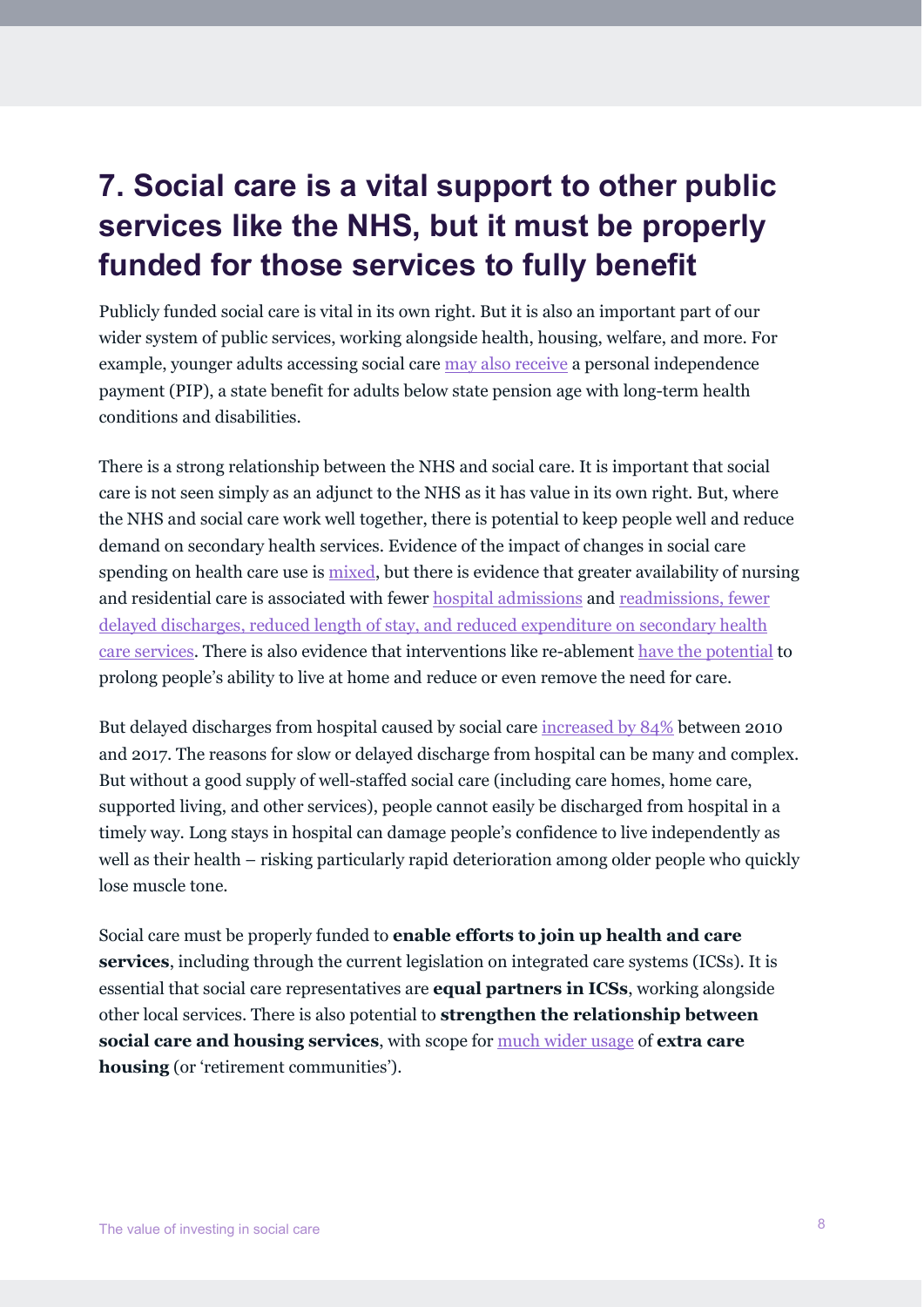#### **What needs to change**

Social care is well placed to contribute more widely to our society and to play a key role in the government's levelling-up agenda. But it needs further reform and more resources to fully realise the benefits of a resilient care system and tackle the challenges in the sector. We are not lacking in analysis of these [challenges](https://www.kingsfund.org.uk/publications/whats-your-problem-social-care) or potential policy solutions to them. These have been explored before by the Health Foundation, The King's Fund, the Nuffield Trust and many others, including through five independent commissions.

As the government develops the white paper it has promised for reforming social care, it must work together with people who draw on, deliver and plan social care to create a fair and sustainable system that enables people to live the lives they wish to live. Its priorities must include:

- Increasing access to care and better meeting growing need for care now and in the future, as people live longer and the number of disabled people rises
- Better meeting people's needs and supporting their choice and control by improving the quality and range of care available and ensuring it joins up with other services
- Developing a comprehensive workforce strategy that both tackles urgent problems with current availability of staff and plans effectively for the future, by better rewarding and supporting social care staff and unpaid carers
- Advancing data and analytics to fill gaps in our knowledge about people who need and draw on social care and those who provide support in order to better shape services for the future
- Ensuring the social care market can support a wide range of good-quality innovative providers, with sufficient capacity to meet people's needs and preferences.

To address these priorities, the government must spend more money. Depending on the government's level of ambition for improving care in the sector[, the Health Foundation's REAL](https://www.health.org.uk/news-and-comment/charts-and-infographics/REAL-social-care-funding-gap)  Centre [projects](https://www.health.org.uk/news-and-comment/charts-and-infographics/REAL-social-care-funding-gap) that it would **need to spend between an extra £2.5bn** (just to meet future demand) **and £9.3bn** (to also improve access to care and pay more for care) **by 2024/25**. The recent funding announcemen[t covers only some of this,](https://twitter.com/AnitaCTHF/status/1435987332730167304) providing around £1.5bn a year. It is **vital that additional funding is secure and long term** so that councils, providers and others in the sector can plan for the future, encourage innovation and not just spend more on the same. Beyond the health and social care levy, there are a range of othe[r options for raising additional funds.](https://www.nuffieldtrust.org.uk/chart/social-care-funding-options)

Previous governments have promised social care reform but failed to deliver it. This government has made an encouraging start by committing to reform. It must now build on this.

*The [Health Foundation,](https://www.health.org.uk/topics/social-care) [The King's Fund](https://www.kingsfund.org.uk/topics/adult-social-care) and the [Nuffield Trust](https://www.nuffieldtrust.org.uk/spotlight/social-care) are committed to evidence-based reform of adult social care. See our websites for research, opinion and analysis on social care.*